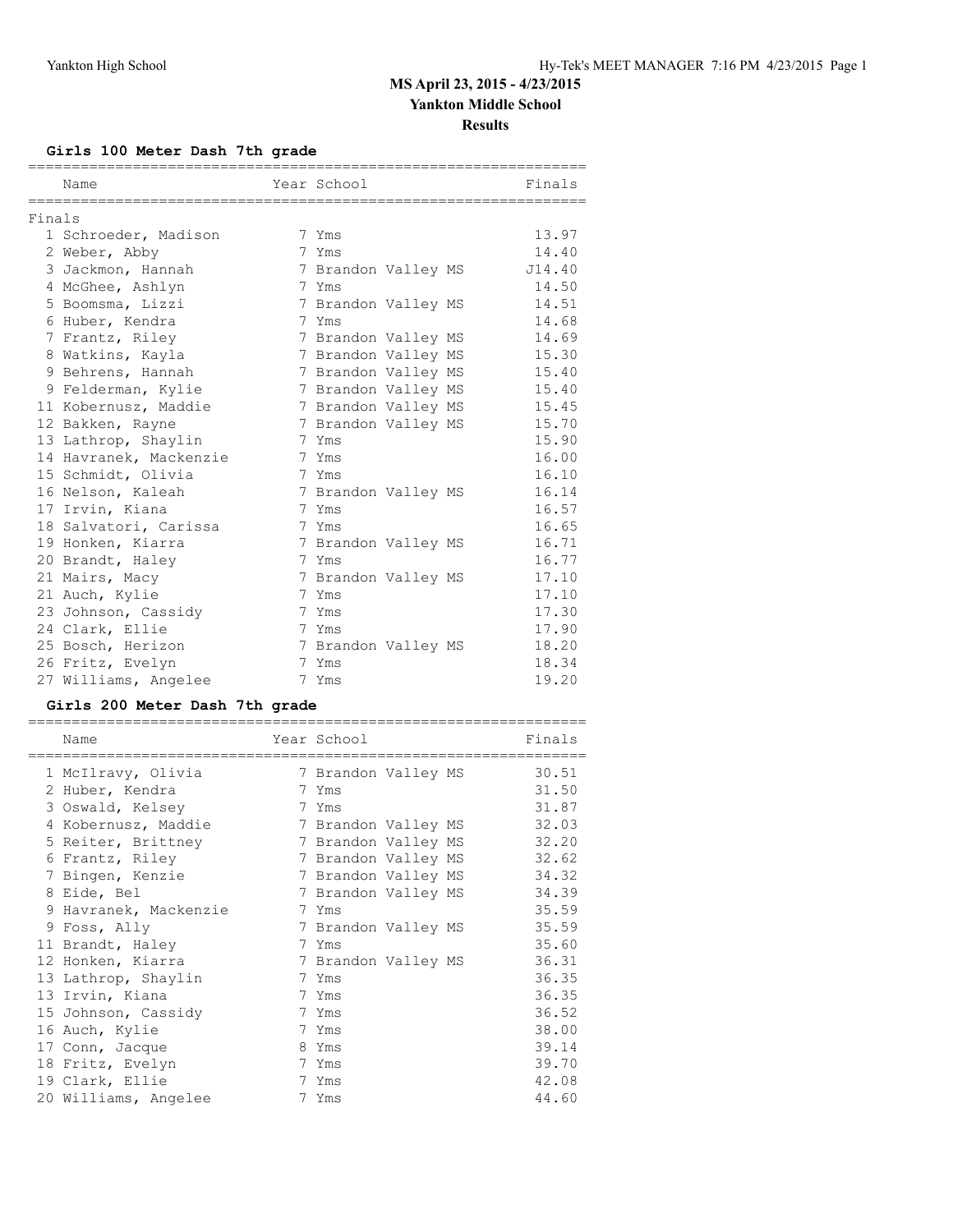### **Girls 400 Meter Dash 7th grade**

| Name                  | Year School         | Finals  |
|-----------------------|---------------------|---------|
| 1 Wolfgram, Payton    | 7 Yms               | 1:07.40 |
| 2 McIlravy, Olivia    | 7 Brandon Valley MS | 1:09.80 |
| 3 Mine, Ivy           | 7 Yms               | 1:10.93 |
| 4 Van Horn, Sophie    | 7 Brandon Valley MS | 1:16.30 |
| 5 Heiman, Elise       | 7 Yms               | 1:17.80 |
| 6 Havranek, Mackenzie | 7 Yms               | 1:24.00 |
| 7 Lofshult, Alyssa    | 7 Yms               | 1:25.00 |
| 8 Roth, Kylie         | 7 Yms               | 1:30.00 |

### **Girls 800 Meter Run 7th grade**

| Name                 | Year School         | Finals  |
|----------------------|---------------------|---------|
| 1 Pelletier, Sydney  | 7 Brandon Valley MS | 2:49.23 |
| 2 Fanta, Mary        | 7 Yms               | 2:55.04 |
| 3 Frost, Hannah      | 7 Brandon Valley MS | 2:56.99 |
| 4 Salvatori, Carissa | 7 Yms               | 3:01.53 |
| 5 Van Horn, Sophie   | 7 Brandon Valley MS | 3:06.97 |
| 6 Mason, Larkyn      | Yms                 | 3:45.85 |

#### **Girls 1600 Meter Run 7th grade**

| Name                                                                             |  | Year School                                                                | Finals                                   |  |  |  |
|----------------------------------------------------------------------------------|--|----------------------------------------------------------------------------|------------------------------------------|--|--|--|
| 1 Hendrick, Halayna<br>2 Heiman, Elise<br>3 Munce, Maddie<br>4 Bannwarth, Alexis |  | 7 Brandon Valley MS<br>7 Yms<br>7 Brandon Valley MS<br>7 Brandon Valley MS | 6:39.40<br>6:48.00<br>7:02.00<br>7:38.00 |  |  |  |

### **Girls 100 Meter Hurdles 7th grade**

| Name                 | Year School         |  | Finals |
|----------------------|---------------------|--|--------|
| 1 Schroeder, Madison | 7 Yms               |  | 19.60  |
| 2 Weber, Abby        | 7 Yms               |  | 19.70  |
| 3 Boomsma, Lizzi     | 7 Brandon Valley MS |  | 20.90  |
| 4 Lathrop, Shaylin   | 7 Yms               |  | 21.00  |
| 5 Pelletier, Sydney  | 7 Brandon Valley MS |  | 21.10  |
| 6 Nolz, Madison      | 7 Brandon Valley MS |  | J21.10 |
| 7 Bakken, Rayne      | 7 Brandon Valley MS |  | 21.20  |
| 8 Watkins, Kayla     | 7 Brandon Valley MS |  | 21.60  |
| 9 Frost, Hannah      | 7 Brandon Valley MS |  | 22.10  |
| 10 Brandt, Haley     | 7 Yms               |  | 22.30  |
| 11 Weber, Taylor     | 7 Yms               |  | 22.70  |
| 12 Reiter, Brittney  | 7 Brandon Valley MS |  | 22.90  |
| 13 Bannwarth, Alexis | 7 Brandon Valley MS |  | 24.00  |
| 14 Foss, Ally        | 7 Brandon Valley MS |  | 25.00  |
| 15 Roth, Kylie       | 7 Yms               |  | 25.20  |
| 16 Prior, Brooke     | 7 Yms               |  | 25.30  |
| 17 Mairs, Macy       | 7 Brandon Valley MS |  | 26.10  |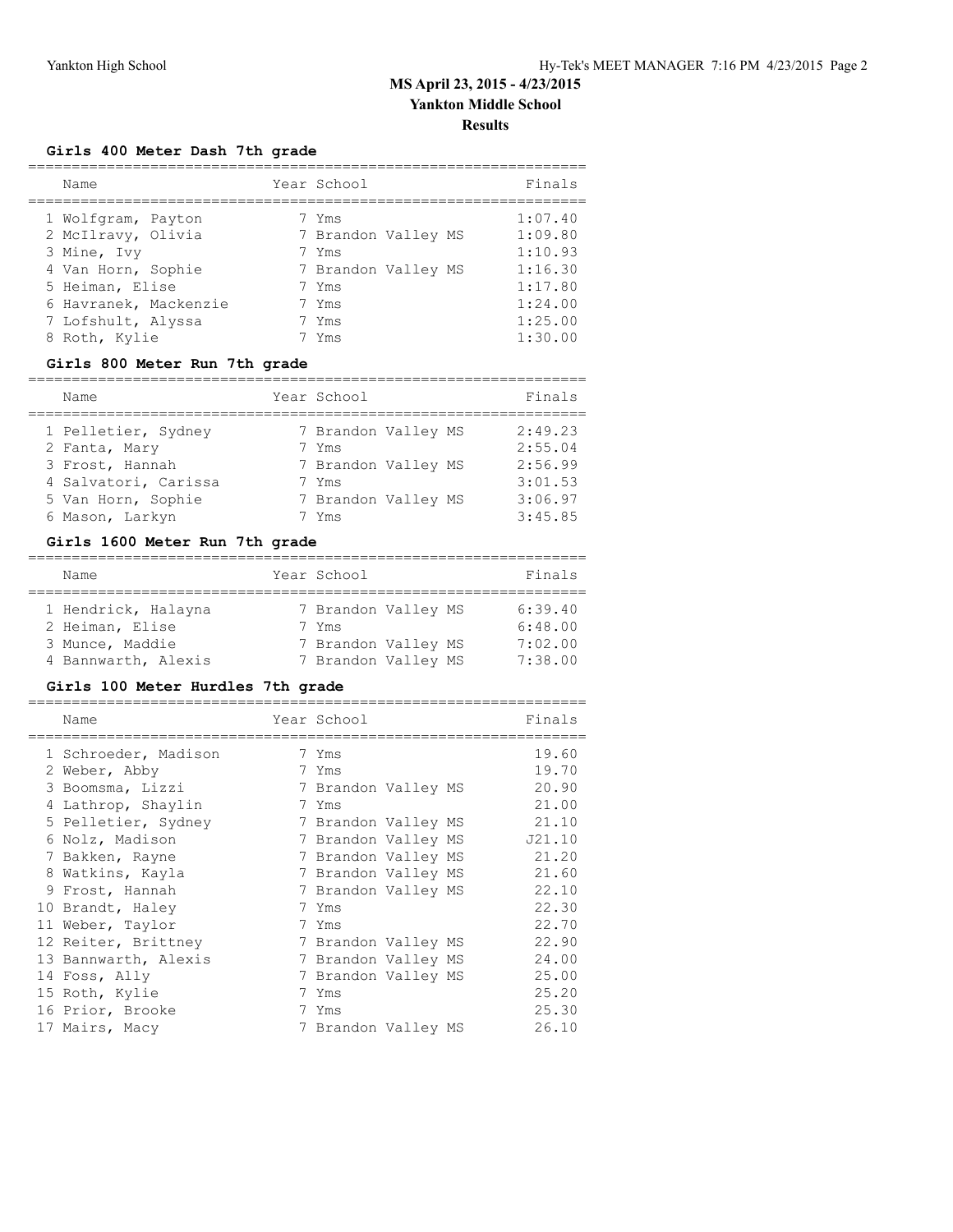# **MS April 23, 2015 - 4/23/2015**

### **Yankton Middle School**

#### **Results**

### **Girls 4x100 Meter Relay 7th grade**

| School                                                                                                                               |                                                                                          | Finals                                                   |
|--------------------------------------------------------------------------------------------------------------------------------------|------------------------------------------------------------------------------------------|----------------------------------------------------------|
| י בי<br>1 Yms<br>2 Brandon Valley MS<br>$^{\prime}$ A $^{\prime}$<br>3 Brandon Valley MS<br>"B"<br>Girls 4x200 Meter Relay 7th grade |                                                                                          | 55.70<br>57.89<br>1:02.41                                |
| ====================<br>School                                                                                                       | ----------                                                                               | Finals                                                   |
| י בי<br>1 Yms<br>2 Brandon Valley MS<br>$^{\prime}$ A $^{\prime}$<br>Girls 4x400 Meter Relay 7th grade                               |                                                                                          | 2:03.28<br>2:08.90                                       |
|                                                                                                                                      |                                                                                          |                                                          |
| School<br>--------------                                                                                                             |                                                                                          | Finals                                                   |
| 1 Brandon Valley MS<br>' A'                                                                                                          |                                                                                          | 5:07.09                                                  |
| Girls 800 Sprint Medley 7th grade                                                                                                    |                                                                                          |                                                          |
| School<br>======================                                                                                                     |                                                                                          | Finals                                                   |
| $\mathsf{I} \wedge \mathsf{I}$<br>1 Yms<br>2 Brandon Valley MS<br>$^{\prime}$ A $^{\prime}$                                          |                                                                                          | 2:15.71<br>2:26.30                                       |
| Girls High Jump 7th grade<br>=========                                                                                               |                                                                                          |                                                          |
| Name                                                                                                                                 | Year School                                                                              | Finals                                                   |
| 1 Newkirk, Shyanne<br>1 Kobernusz, Maddie<br>3 Watkins, Kayla<br>4 Reiter, Brittney                                                  | 7 Brandon Valley MS<br>7 Brandon Valley MS<br>7 Brandon Valley MS<br>7 Brandon Valley MS | $4 - 04.00$<br>$4 - 04.00$<br>$4 - 02.00$<br>$4 - 00.00$ |
| 4 Nolz, Madison<br>6 Frost, Hannah                                                                                                   | 7 Brandon Valley MS<br>7 Brandon Valley MS                                               | $4 - 00.00$<br>$3 - 10.00$                               |

|  | O PIOSL, nailliail  | I DIANUON VAIIEV MS | 3-10.UU     |
|--|---------------------|---------------------|-------------|
|  | 7 Muth, Hannah      | 7 Yms               | $3 - 08.00$ |
|  | 7 Hendrick, Halayna | 7 Brandon Valley MS | $3 - 08.00$ |
|  | 7 Prior, Brooke     | 7 Yms               | $3 - 08.00$ |
|  | 10 Bakken, Rayne    | 7 Brandon Valley MS | $3 - 06.00$ |
|  |                     |                     |             |

### **Girls Pole Vault 7th grade**

| Name                                                                                                          | Year School                                                                         | Finals                                                          |
|---------------------------------------------------------------------------------------------------------------|-------------------------------------------------------------------------------------|-----------------------------------------------------------------|
| 1 Hendrick, Halayna<br>2 Havranek, Mackenzie<br>3 Van Horn, Sophie<br>4 Pelletier, Sydney<br>-- Mason, Larkyn | 7 Brandon Valley MS<br>7 Yms<br>7 Brandon Valley MS<br>7 Brandon Valley MS<br>7 Yms | $6 - 00.00$<br>$5 - 06.00$<br>$5 - 00.00$<br>$J5 - 00.00$<br>ΝH |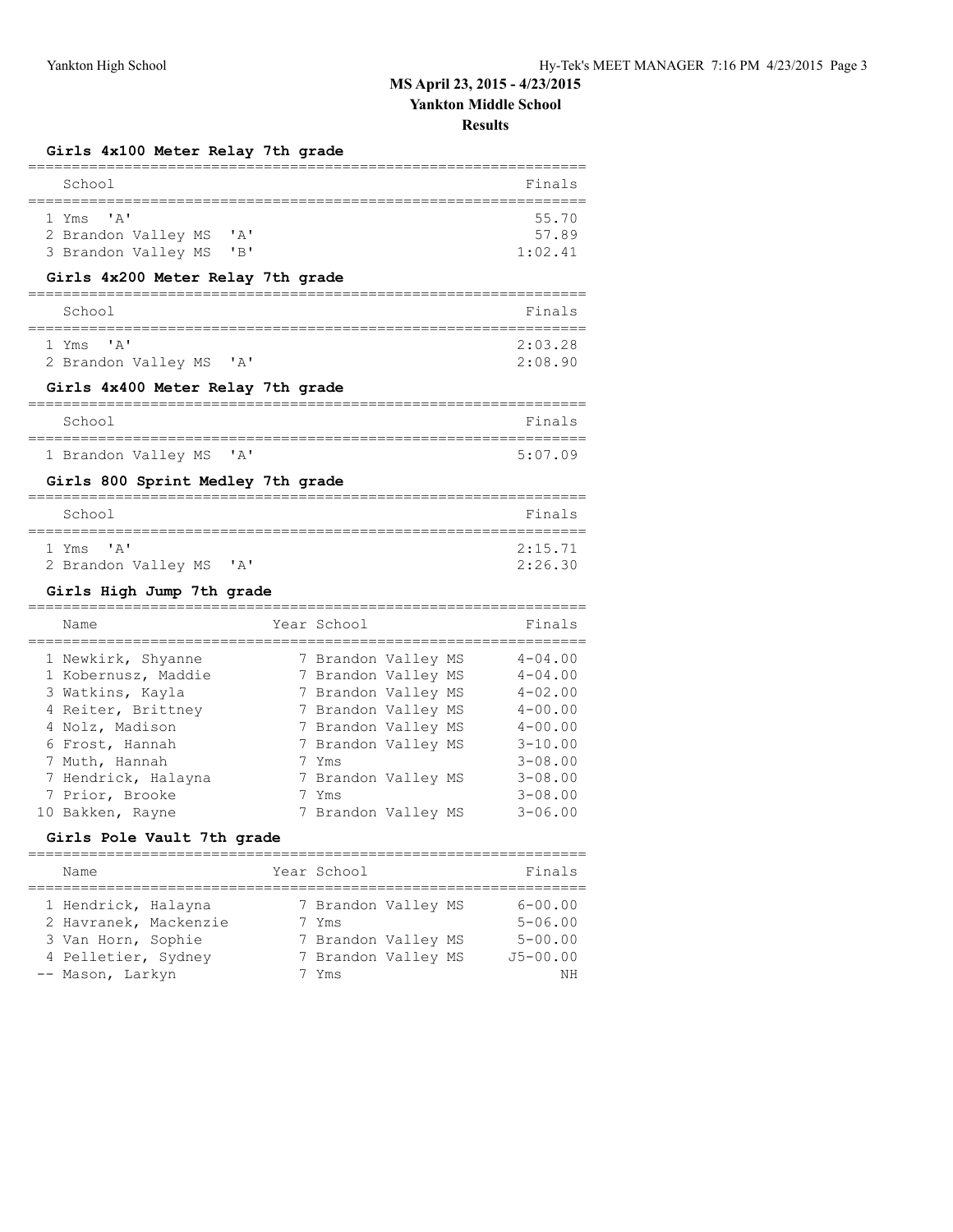### **Girls Long Jump 7th grade**

| Name                 | Year School         |  | Finals       |
|----------------------|---------------------|--|--------------|
| 1 Schroeder, Madison | 7 Yms               |  | $13 - 01.00$ |
| 2 Munce, Maddie      | 7 Brandon Valley MS |  | $12 - 10.00$ |
| 3 Oswald, Kelsey     | 7 Yms               |  | $12 - 09.50$ |
| 4 Boomsma, Lizzi     | 7 Brandon Valley MS |  | $12 - 07.50$ |
| 5 Lathrop, Shaylin   | 7 Yms               |  | $12 - 06.00$ |
| 6 Fanta, Mary        | 7 Yms               |  | $12 - 03.00$ |
| 7 Fedders, Sadie     | 7 Yms               |  | $11 - 10.00$ |
| 8 Reiter, Brittney   | 7 Brandon Valley MS |  | $10 - 10.00$ |
| 8 Weber, Abby        | 7 Yms               |  | $10 - 10.00$ |
| 10 Nolz, Madison     | 7 Brandon Valley MS |  | $10 - 09.00$ |
| 11 Eide, Bel         | 7 Brandon Valley MS |  | $10 - 08.00$ |
| 12 Roth, Kylie       | 7 Yms               |  | $10 - 06.00$ |
| 13 Nelson, Kaleah    | 7 Brandon Valley MS |  | $10 - 04.00$ |
| 14 Foss, Ally        | 7 Brandon Valley MS |  | $10 - 02.00$ |
| 15 Bakken, Rayne     | 7 Brandon Valley MS |  | $9 - 11.00$  |
| 16 Bingen, Kenzie    | 7 Brandon Valley MS |  | $9 - 05.00$  |
| -- Williams, Angelee | 7 Yms               |  | ND           |

#### **Girls Shot Put 7th grade**

| Name                | Year School         | Finals       |
|---------------------|---------------------|--------------|
| 1 Kobernusz, Maddie | 7 Brandon Valley MS | $25 - 03.50$ |
| 2 McGhee, Ashlyn    | 7 Yms               | $24 - 05.00$ |
| 3 Fedders, Sadie    | 7 Yms               | $24 - 02.50$ |
| 4 Lofshult, Alyssa  | 7 Yms               | $22 - 08.00$ |
| 5 Weber, Taylor     | 7 Yms               | $19 - 05.50$ |
| 6 Newkirk, Shyanne  | 7 Brandon Valley MS | $18 - 10.00$ |
| 7 Johnson, Cassidy  | Yms                 | $16 - 10.50$ |

### **Girls Discus Throw 7th grade**

| Name                | Year School         | Finals       |
|---------------------|---------------------|--------------|
| 1 Weber, Taylor     | 7 Yms               | $57 - 0.3$   |
| 2 Fedders, Sadie    | 7 Yms               | $51 - 03.50$ |
| 3 Lofshult, Alyssa  | 7 Yms               | $48 - 00$    |
| 4 Newkirk, Shyanne  | 7 Brandon Valley MS | $47 - 07$    |
| 5 Kobernusz, Maddie | 7 Brandon Valley MS | $42 - 07$    |
| 6 Erkonen, Abby     | 7 Brandon Valley MS | $39 - 10$    |

### **Girls 100 Meter Dash 8th grade**

| Name                                                                                                                                   | Year School                                                                                           | Finals                                                      |
|----------------------------------------------------------------------------------------------------------------------------------------|-------------------------------------------------------------------------------------------------------|-------------------------------------------------------------|
| 1 Behrens, Hailey<br>2 Law, Trinity<br>3 Adam, Halie<br>4 Wubben, Maddie<br>5 Randall, Destiny<br>6 McGhee, Ashlyn<br>7 Keller, Lauren | 8 Brandon Valley MS<br>8 Brandon Valley MS<br>8 Yms<br>8 Yms<br>8 Yms<br>7 Yms<br>8 Brandon Valley MS | 13.95<br>13.96<br>15.26<br>15.40<br>15.58<br>15.97<br>16.07 |
| 8 Canady, Saige                                                                                                                        | 8 Yms                                                                                                 | 16.10                                                       |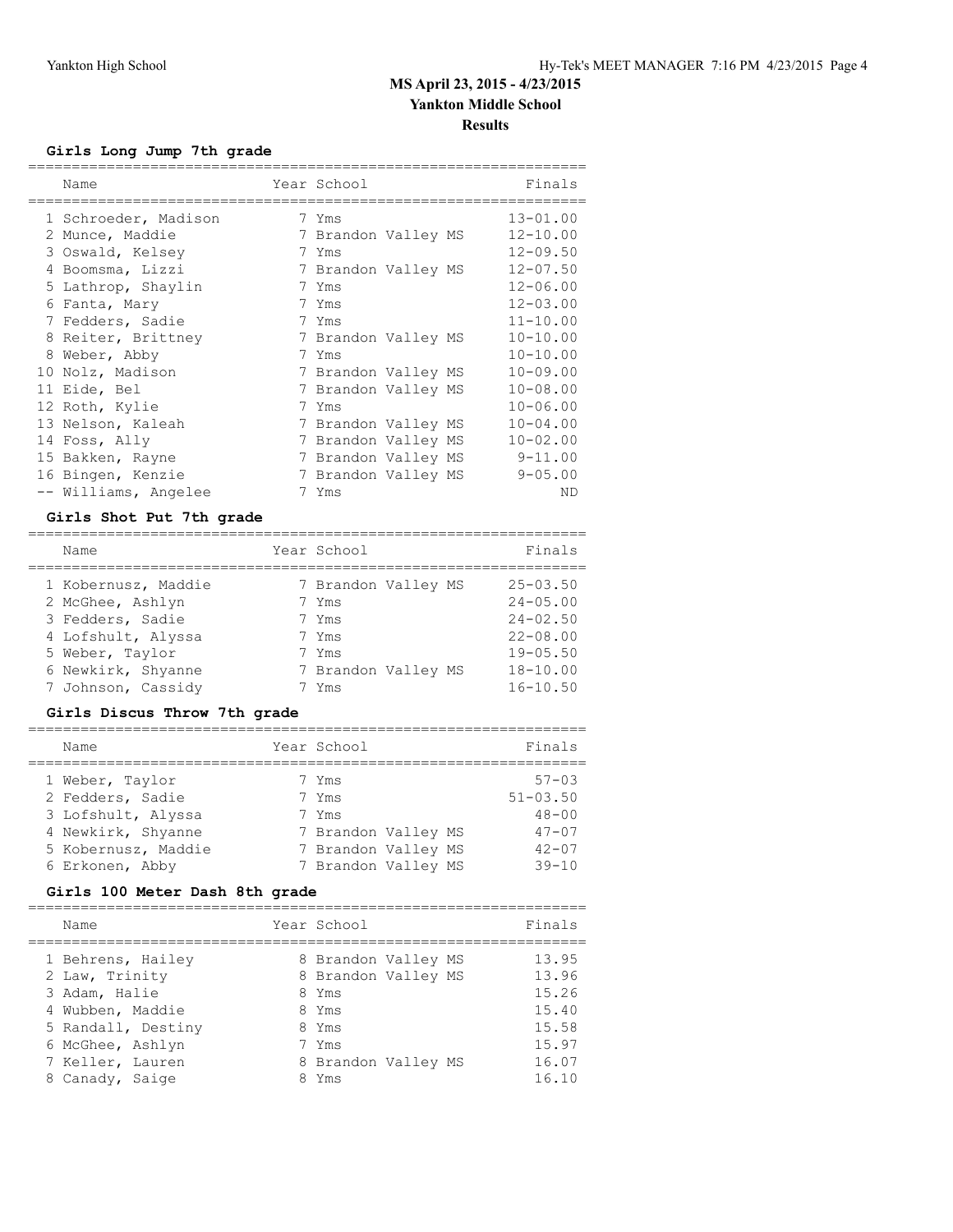#### **Results**

### **....Girls 100 Meter Dash 8th grade**

| 9 Kolker, Emily      | 8 Yms | 16.76 |
|----------------------|-------|-------|
| 10 McCartney, Erin   | 8 Yms | 16.80 |
| 11 Schaefer, Madison | 8 Yms | 16.90 |
| 12 Sejnoha, Briann   | 8 Yms | 20.20 |

#### **Girls 200 Meter Dash 8th grade**

#### ================================================================

| Name                | Year School         | Finals |
|---------------------|---------------------|--------|
| 1 Kenney, Baylee    | 8 Yms               | 31.72  |
| 2 Ask, Ashley       | 8 Brandon Valley MS | 32.77  |
| 3 Felcher, Keisha   | 8 Brandon Valley MS | 33.06  |
| 4 Keller, Lauren    | 8 Brandon Valley MS | 33.90  |
| 5 Schaefer, Madison | 8 Yms               | 34.41  |
| 6 Randall, Destiny  | 8 Yms               | 34.50  |
| 7 Graber, Trinity   | 8 Brandon Valley MS | 34.70  |

#### **Girls 400 Meter Dash 8th grade**

| Name                |  | Year School         | Finals  |  |  |  |
|---------------------|--|---------------------|---------|--|--|--|
|                     |  |                     |         |  |  |  |
| 1 Kenney, Baylee    |  | 8 Yms               | 1:08.37 |  |  |  |
| 2 Haselhorst, Megan |  | 8 Yms               | 1:09.07 |  |  |  |
| 3 Ask, Ashley       |  | 8 Brandon Valley MS | 1:11.63 |  |  |  |

### **Girls 800 Meter Run 8th grade**

| Name              | Year School         | Finals  |
|-------------------|---------------------|---------|
|                   |                     |         |
| 1 Rief, Allison   | 8 Brandon Valley MS | 2:40.71 |
| 2 Tekrony, Marlie | 8 Brandon Valley MS | 2:59.99 |
| 3 Shoberg, Anna   | 8 Yms               | 3:06.54 |

### **Girls 1600 Meter Run 8th grade**

| Name            | Year School         | Finals  |
|-----------------|---------------------|---------|
| 1 Rief, Allison | 8 Brandon Valley MS | 5:52.80 |
| 2 Andrus, Rylie | 8 Yms               | 6:58.90 |

#### **Girls 100 Meter Hurdles 8th grade**

| Name                | Year School         | Finals |
|---------------------|---------------------|--------|
| 1 Bailey, Kassidi   | 8 Brandon Valley MS | 20.50  |
| 2 McCartney, Erin   | 8 Yms               | 20.80  |
| 3 Hochstein, Maddy  | 8 Yms               | 21.00  |
| 4 Kolker, Emily     | 8 Yms               | J21.00 |
| 5 Canady, Saige     | 8 Yms               | 21.10  |
| 6 Felcher, Keisha   | 8 Brandon Valley MS | 21.60  |
| 7 Schaefer, Madison | 8 Yms               | 22.30  |
| 8 Ryken, Lilly      | Yms                 | 22.70  |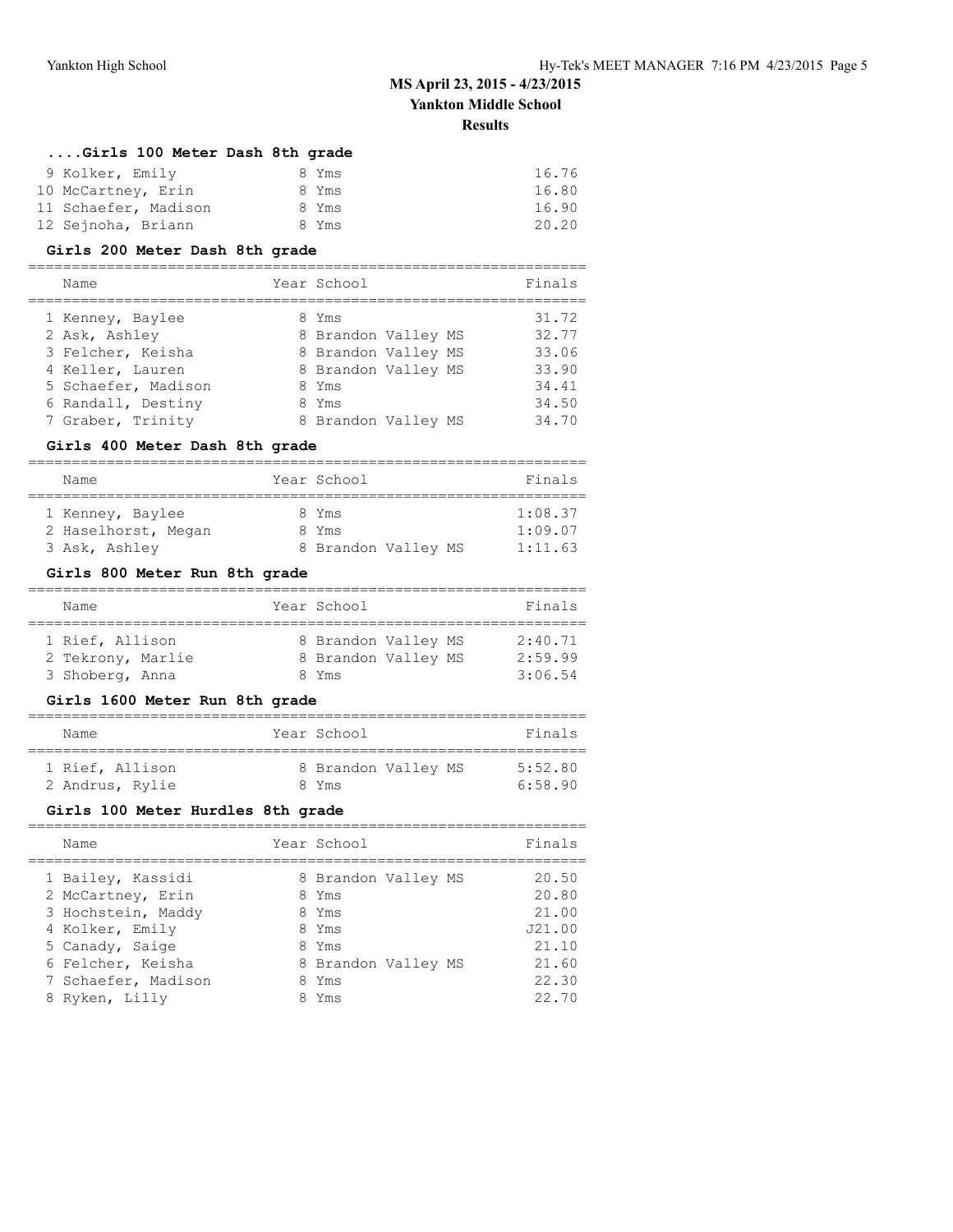**MS April 23, 2015 - 4/23/2015**

**Yankton Middle School**

**Results**

### **Girls 4x100 Meter Relay 8th grade**

| School<br>---------                                                                     |                                                                   |  | Finals                                    |
|-----------------------------------------------------------------------------------------|-------------------------------------------------------------------|--|-------------------------------------------|
| 1 Brandon Valley MS<br>' A'<br>$^{\prime}$ A $^{\prime}$<br>2 Yms                       |                                                                   |  | 55.63<br>58.40                            |
| Girls 4x200 Meter Relay 8th grade                                                       |                                                                   |  |                                           |
| School<br>. _ _ _ _ _ _ _ _ _                                                           |                                                                   |  | Finals                                    |
| 1 Brandon Valley MS<br>' A'<br>$^{\prime}$ A <sup><math>^{\prime}</math></sup><br>2 Yms |                                                                   |  | 2:03.10<br>2:07.77                        |
| Girls 4x400 Meter Relay 8th grade<br>========================                           |                                                                   |  |                                           |
| School                                                                                  |                                                                   |  | Finals                                    |
| $^{\prime}$ A $^{\prime}$<br>1 Yms                                                      |                                                                   |  | 5:11.15                                   |
| Girls 800 Sprint Medley 8th grade                                                       |                                                                   |  |                                           |
| ,,,,,,,,,,,,,,,,                                                                        |                                                                   |  |                                           |
| School<br>====================                                                          | :=======================                                          |  | Finals                                    |
| 1 Brandon Valley MS<br>' A'<br>2 Yms<br>$\mathsf{A}$                                    |                                                                   |  | 2:12.40<br>2:20.20                        |
|                                                                                         |                                                                   |  |                                           |
| Girls High Jump 8th grade                                                               |                                                                   |  |                                           |
| ------------------------------------<br>Name                                            | Year School                                                       |  | ===========<br>Finals                     |
| 1 Thompson, Morgan<br>2 Law, Trinity<br>2 Graber, Trinity                               | 8 Brandon Valley MS<br>8 Brandon Valley MS<br>8 Brandon Valley MS |  | $4 - 08.00$<br>$4 - 02.00$<br>$4 - 02.00$ |
| 2 Risty, Abby                                                                           | 8 Brandon Valley MS                                               |  | $4 - 02.00$                               |
| 5 Hochstein, Maddy                                                                      | 8 Yms                                                             |  | $4 - 00.00$                               |
| 6 Bailey, Kassidi                                                                       | 8 Brandon Valley MS                                               |  | $3 - 10.00$                               |
| Girls Long Jump 8th grade                                                               |                                                                   |  |                                           |
| Name                                                                                    | Year School                                                       |  | ==============<br>Finals                  |
| 1 Law, Trinity                                                                          | 8 Brandon Valley MS                                               |  | ---------<br>15-10.00                     |
| 2 Adam, Halie                                                                           | 8 Yms                                                             |  | $12 - 06.50$                              |
| 3 Thompson, Morgan                                                                      | 8 Brandon Valley MS                                               |  | $12 - 06.00$                              |
| 4 Taylor, Sam                                                                           | 8 Brandon Valley MS<br>8 Yms                                      |  | $12 - 02.50$<br>$12 - 02.50$              |
| 4 Ryken, Lilly<br>6 Ellingson, Lexi                                                     | 8 Brandon Valley MS                                               |  | $12 - 02.00$                              |
| 7 Wubben, Maddie                                                                        | 8 Yms                                                             |  | $12 - 01.00$                              |
| 8 Canady, Saige<br>9 McCartney, Erin                                                    | 8 Yms<br>8 Yms                                                    |  | $11 - 07.50$<br>$9 - 10.50$               |

10 Risty, Abby 8 Brandon Valley MS 9-09.00

11 Graber, Trinity 8 Brandon Valley MS 9-07.50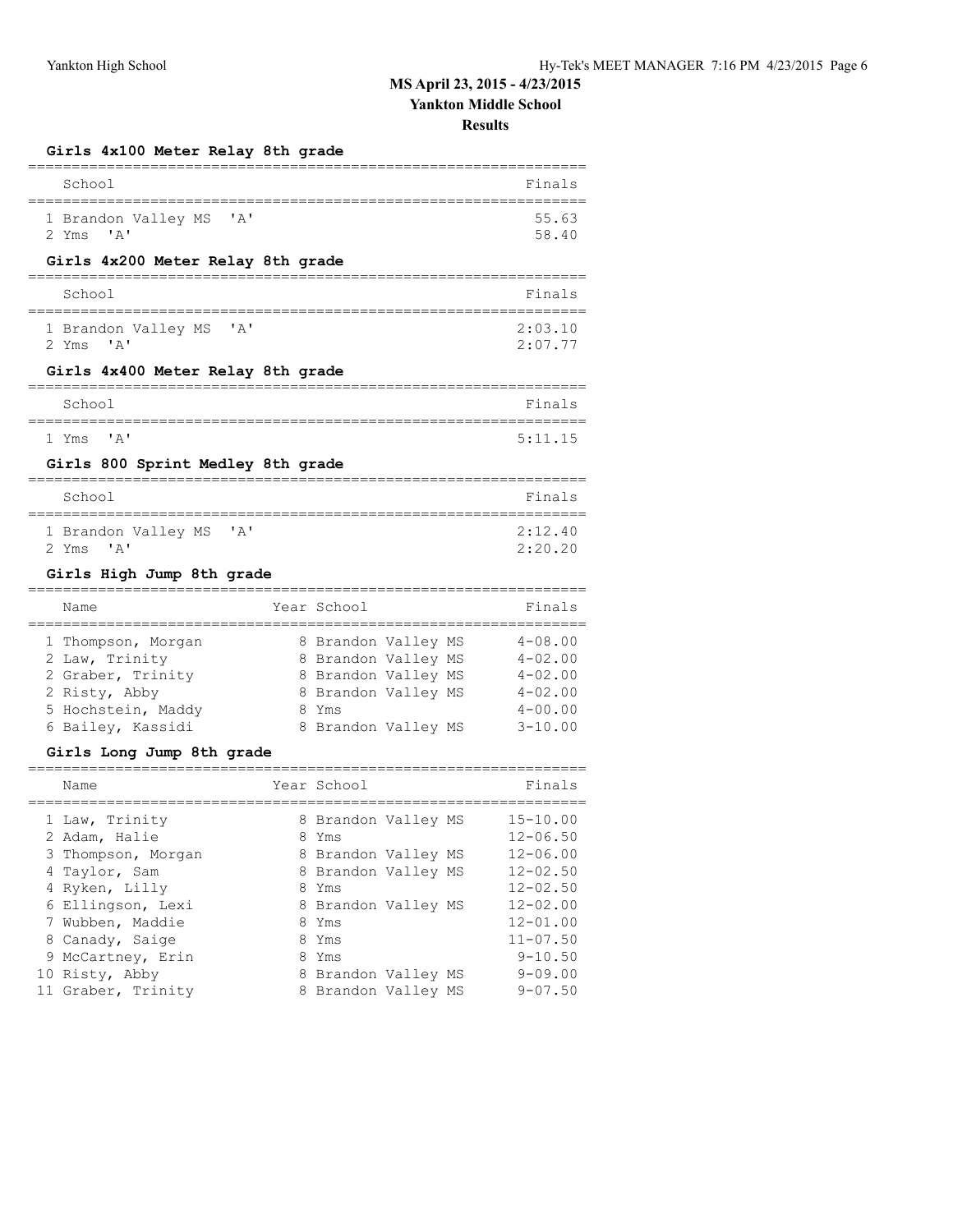### **Girls Shot Put 8th grade**

| Name                                                         | Year School                           |  | Finals                                       |
|--------------------------------------------------------------|---------------------------------------|--|----------------------------------------------|
| 1 Ellingson, Lexi<br>2 Bottin, Lois<br>3 Steffen, Kaitlyn    | 8 Brandon Valley MS<br>8 Yms<br>8 Yms |  | $27 - 03.00$<br>$24 - 10.50$<br>$23 - 01.00$ |
| 4 Hanson, Cierra<br>5 Hammond, Katie<br>6 Conn, Jacque       | 8 Brandon Valley MS<br>8 Yms<br>8 Yms |  | $20 - 06.00$<br>$20 - 03.00$<br>$18 - 07.50$ |
| 7 Leola, Felton<br>8 Boettcher, Trista<br>9 Widener, Kiyarra | Yms<br>8 Yms<br>8 Brandon Valley MS   |  | $18 - 02.00$<br>$15 - 04.00$<br>$12 - 10.00$ |

### **Girls Discus Throw 8th grade**

|  | Name                | Year School         | Finals       |
|--|---------------------|---------------------|--------------|
|  | 1 Bottin, Lois      | 8 Yms               | $62 - 11$    |
|  | 2 Hanson, Cierra    | 8 Brandon Valley MS | $57 - 02.50$ |
|  | 3 Leola, Felton     | Yms                 | $54 - 01$    |
|  | 4 Randall, Destiny  | 8 Yms               | $50 - 11.50$ |
|  | 5 Steffen, Kaitlyn  | 8 Yms               | $49 - 07$    |
|  | 6 Hammond, Katie    | 8 Yms               | $46 - 03.50$ |
|  | 7 Conn, Jacque      | 8 Yms               | $40 - 06$    |
|  | 8 Boettcher, Trista | 8 Yms               | $38 - 01.50$ |
|  | 9 Sejnoha, Briann   | 8 Yms               | $31 - 08.50$ |
|  | 10 Widener, Kiyarra | 8 Brandon Valley MS | $20 - 10$    |
|  |                     |                     |              |

### **Boys 100 Meter Dash 7th grade**

| Name                                   | Year School         |                        | Finals |
|----------------------------------------|---------------------|------------------------|--------|
| --------------<br>1 Vollmer, Princeton | 7 Yms               | ---------------------- | 13.09  |
| 2 Barker, Ryan                         | 7 Brandon Valley MS |                        | 13.83  |
| 3 Peyton, Dayne                        | 7 Brandon Valley MS |                        | 13.84  |
| 4 Horn, Dylan                          | 7 Yms               |                        | 13.87  |
| 5 Rauscher, Robert                     | 7 Yms               |                        | 13.95  |
| 6 Antigua, Ismael                      | 7 Yms               |                        | 13.96  |
| 7 McCann, Ty                           | 7 Brandon Valley MS |                        | 14.00  |
| 8 Peterson, Cayden                     | 7 Yms               |                        | 14.20  |
| 9 Siemens, Micah                       | Brandon Valley MS   |                        | 14.30  |
| 10 Dutrow, Reid                        | 7 Yms               |                        | 14.40  |
| 11 Binde, Reid                         | 7 Yms               |                        | 14.43  |
| 12 Burkhart, Stephen                   | 7 Brandon Valley MS |                        | 14.50  |
| 13 Nace, Marcus                        | 7 Brandon Valley MS |                        | 14.53  |
| 14 Anderson, Matthew                   | 7 Brandon Valley MS |                        | 14.63  |
| 15 Soltero, Adrain                     | 7 Brandon Valley MS |                        | 14.77  |
| 16 Smith, Jack                         | 7 Brandon Valley MS |                        | 14.80  |
| 17 Kotschegarow, Justin                | 7 Yms               |                        | 14.90  |
| 18 Nelson, Grant                       | 7 Yms               |                        | 15.00  |
| 19 Bahm, Ian                           | 7 Yms               |                        | 15.46  |
| 20 Klein, Ellijah                      | 7 Brandon Valley MS |                        | 15.50  |
| 21 Pavel, Justin                       | 7 Yms               |                        | 15.66  |
| 22 Tanner, Devin                       | 7 Yms               |                        | 15.70  |
| 23 White, Riley                        | 7 Brandon Valley MS |                        | 15.95  |
| 24 Thorell, Hunter                     | 7 Yms               |                        | 15.96  |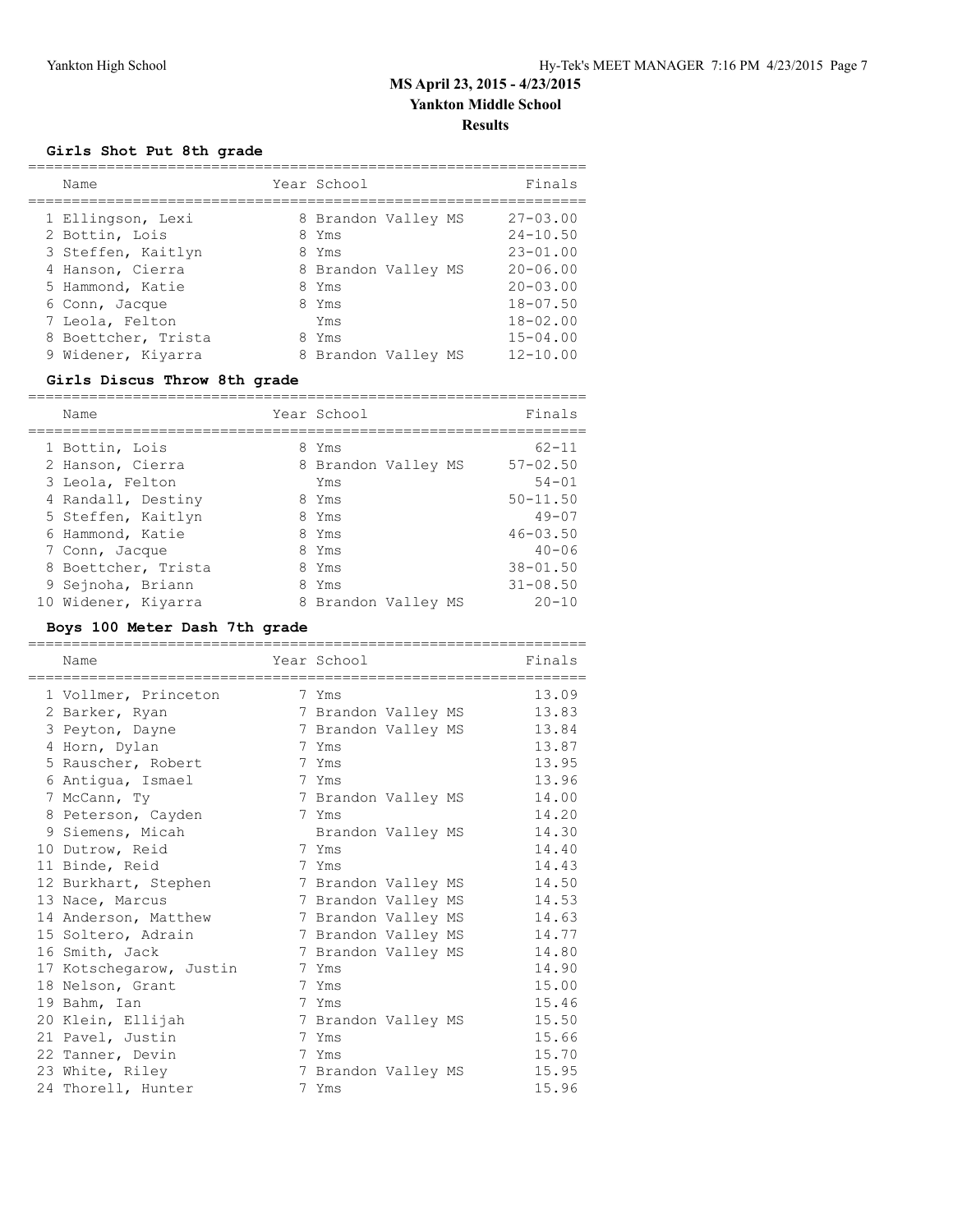#### **Results**

### **....Boys 100 Meter Dash 7th grade**

25 Sengelmann, Jarret 7 Brandon Valley MS 16.33

### **Boys 200 Meter Dash 7th grade**

| Name                   | Year School         | Finals |
|------------------------|---------------------|--------|
| 1 Fidone, Thomas       | 7 Brandon Valley MS | 28.72  |
| 2 Beeson, Paris        | 7 Yms               | 28.90  |
| 3 Antiqua, Ismael      | 7 Yms               | 28.91  |
| 4 Barker, Ryan         | 7 Brandon Valley MS | 29.10  |
| 5 Yaqqie, Dylan        | 7 Yms               | 29.82  |
| 6 Dutrow, Reid         | 7 Yms               | 30.46  |
| 7 Kotschegarow, Justin | 7 Yms               | 31.75  |
| 8 Terveer, Lake        | 7 Brandon Valley MS | 31.88  |
| 9 Lillie, Kyler        | 7 Yms               | 31.90  |
| 10 Johnson, Max        | 7 Brandon Valley MS | 32.36  |
| 11 Tanner, Devin       | 7 Yms               | 33.77  |
| 12 Pavel, Justin       | 7 Yms               | 34.26  |
| 13 Herrboldt, Sam      | 7 Yms               | 35.35  |
| 14 Klein, Ellijah      | 7 Brandon Valley MS | 35.52  |
| 15 Thorell, Hunter     | 7 Yms               | 35.84  |
|                        |                     |        |

### **Boys 400 Meter Dash 7th grade**

| Name                    |                      | Year School         |  | Finals  |
|-------------------------|----------------------|---------------------|--|---------|
| 1 Thompson, Blake       |                      | 7 Brandon Valley MS |  | 1:05.18 |
| 2 Eichacker, Ryan       | 7                    | Yms                 |  | 1:05.90 |
| 3 Duarte, Victor        |                      | 7 Yms               |  | 1:08.22 |
| 4 Rumsey, Cole          |                      | 7 Yms               |  | 1:08.78 |
| 5 Rivera, Enrique       |                      | 7 Yms               |  | 1:10.00 |
| 6 Kjenstad, Ethan       |                      | 7 Brandon Valley MS |  | 1:11.00 |
| 7 Nichols, Caden        |                      | 7 Brandon Valley MS |  | 1:11.80 |
| 8 Harrell, Jakob        |                      | 7 Yms               |  | 1:12.06 |
| 9 Higgings, Luke        |                      | 7 Brandon Valley MS |  | 1:12.50 |
| 10 Cornemann, Cooper    | 7                    | Yms                 |  | 1:12.70 |
| 11 Kotschegarow, Justin |                      | 7 Yms               |  | 1:12.96 |
| 12 Van Hemert, Jesse    |                      | 7 Brandon Valley MS |  | 1:13.09 |
| 13 House, Ethan         |                      | 7 Brandon Valley MS |  | 1:13.30 |
| 14 Howe, Bradley        | $\frac{1}{\sqrt{2}}$ | Yms                 |  | 1:13.90 |
| 15 Tripp, Cade          |                      | 7 Brandon Valley MS |  | 1:15.72 |
| 16 Welker, Mason        |                      | 7 Yms               |  | 1:16.27 |
| 17 Smith, Kristofer     |                      | 7 Brandon Valley MS |  | 1:23.00 |

### **Boys 800 Meter Run 7th grade**

| Name                                                                                                         | Year School                                                                                                              | Finals                                                         |
|--------------------------------------------------------------------------------------------------------------|--------------------------------------------------------------------------------------------------------------------------|----------------------------------------------------------------|
| 1 Cheever, Eli<br>2 Sylliaasen, Cole<br>3 Smith, Jack<br>4 Klatt, Caleb<br>5 Roesler, Zachary<br>6 Sanow, Ty | 7 Brandon Valley MS<br>7 Brandon Valley MS<br>7 Brandon Valley MS<br>7 Brandon Valley MS<br>7 Yms<br>7 Brandon Valley MS | 2:31.69<br>2:37.20<br>2:39.71<br>2:46.31<br>2:48.00<br>2:51.04 |
| 7 Payer, Justin                                                                                              | 7 Yms                                                                                                                    | 2:51.82                                                        |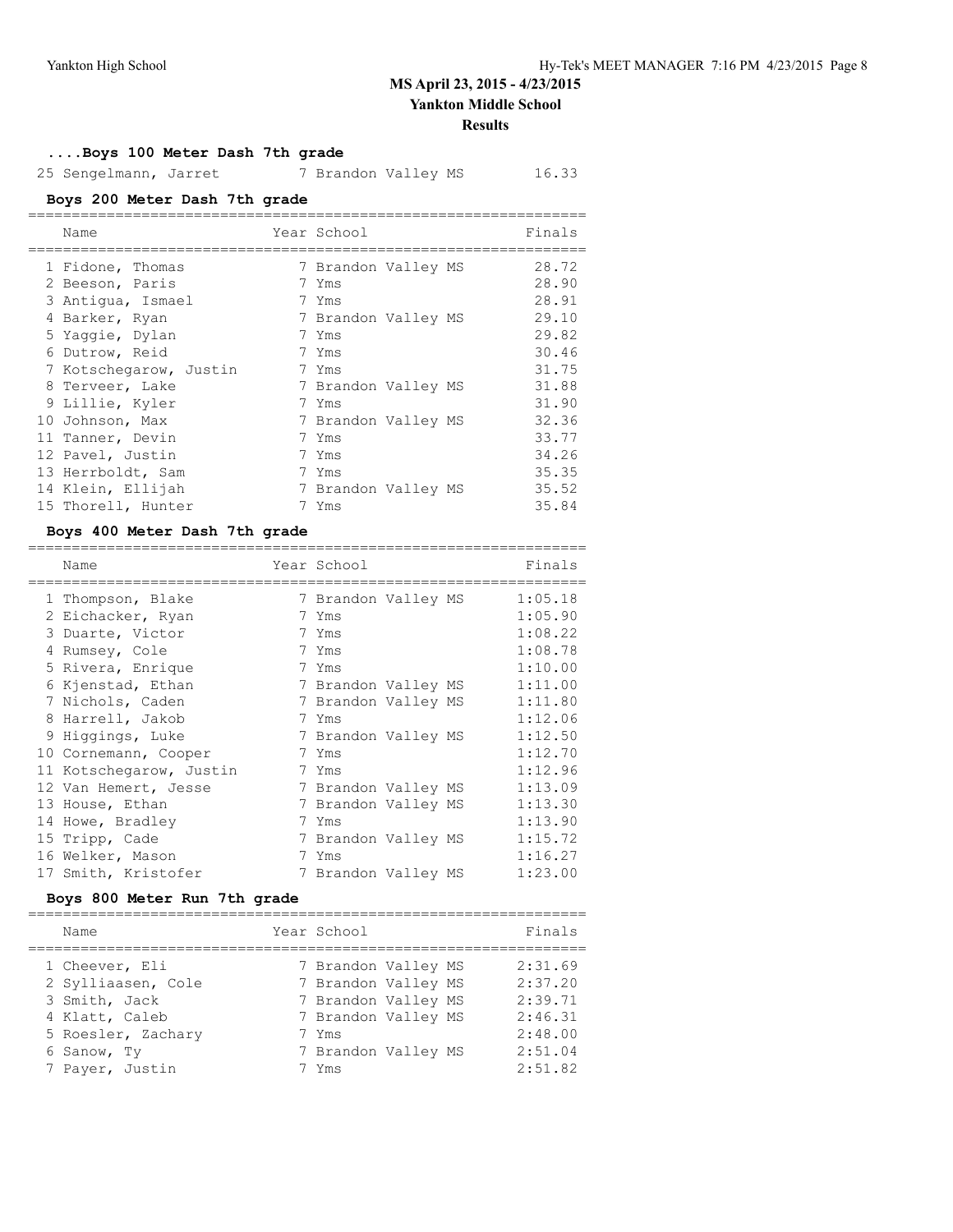# **....Boys 800 Meter Run 7th grade**

| 8 Welker, Mason | 7 Yms | 2:55.09 |
|-----------------|-------|---------|
| 9 Rouse, Jaden  | 7 Yms | 3:05.09 |

### **Boys 1600 Meter Run 7th grade**

| Name               | Year School         | Finals  |
|--------------------|---------------------|---------|
|                    |                     |         |
| 1 Cheever, Eli     | 7 Brandon Valley MS | 5:22.00 |
| 2 Sylliaasen, Cole | 7 Brandon Valley MS | 5:29.30 |
| 3 Roesler, Zachary | 7 Yms               | 5:35.50 |
| 4 Harrell, Jakob   | 7 Yms               | 5:50.90 |
| 5 Klatt, Caleb     | 7 Brandon Valley MS | 6:09.40 |

### **Boys 110 Meter Hurdles 7th grade**

| Name                 | Year School         |  | Finals |
|----------------------|---------------------|--|--------|
| 1 Van Hemert, Jesse  | 7 Brandon Valley MS |  | 19.06  |
| 2 Peterson, Cayden   | 7 Yms               |  | 19.95  |
| 3 Fidone, Thomas     | 7 Brandon Valley MS |  | 20.13  |
| 4 Eichacker, Ryan    | 7 Yms               |  | 20.15  |
| 5 Schulz, Luke       | 7 Yms               |  | 20.20  |
| 6 Binde, Reid        | 7 Yms               |  | 20.25  |
| 7 Nace, Marcus       | 7 Brandon Valley MS |  | J20.25 |
| 8 Yaqqie, Dylan      | 7 Yms               |  | 20.35  |
| 9 Skow, Braden       | 7 Brandon Valley MS |  | 21.00  |
| 10 Uken, Cody        | 7 Brandon Valley MS |  | 21.07  |
| 11 Burkhart, Stephen | 7 Brandon Valley MS |  | 21.15  |
| 12 Labrie, Jaxon     | 7 Brandon Valley MS |  | 21.30  |
| 13 Anderson, Matthew | 7 Brandon Valley MS |  | 21.45  |
| 14 Marso, Hunter     | 7 Brandon Valley MS |  | 21.51  |
| 15 Bruder, Reggie    | 7 Yms               |  | 22.40  |
| 16 Lillie, Kyler     | 7 Yms               |  | 22.70  |
| 17 Rumsey, Cole      | 7 Yms               |  | 22.80  |
| 18 Roesler, Zachary  | 7 Yms               |  | 23.25  |
| 19 Powell, Peyton    | 7 Yms               |  | 23.58  |
| 20 Anderson, Glenn   | 7 Yms               |  | 24.50  |
| 21 Smith, Kristofer  | 7 Brandon Valley MS |  | 25.27  |
|                      |                     |  |        |

### **Boys 4x100 Meter Relay 7th grade**

| School              |  |                           | Finals  |
|---------------------|--|---------------------------|---------|
|                     |  |                           |         |
| 1 Brandon Valley MS |  | $^{\prime}$ A $^{\prime}$ | 57.80   |
| 2 Brandon Valley MS |  | $'$ B                     | 58.69   |
| 3 Brandon Valley MS |  | $\overline{\phantom{a}}$  | 1:00.50 |
| $--$ Yms $'A'$      |  |                           |         |

#### **Boys 4x200 Meter Relay 7th grade**

| School                                           | Finals             |
|--------------------------------------------------|--------------------|
|                                                  |                    |
| 1 Yms 'A'<br>2 Brandon Valley MS<br>$\mathsf{A}$ | 1:55.83<br>1:56.50 |
| 3 Yms<br>$^{\prime}$ R <sup>1</sup>              | 2:08.58            |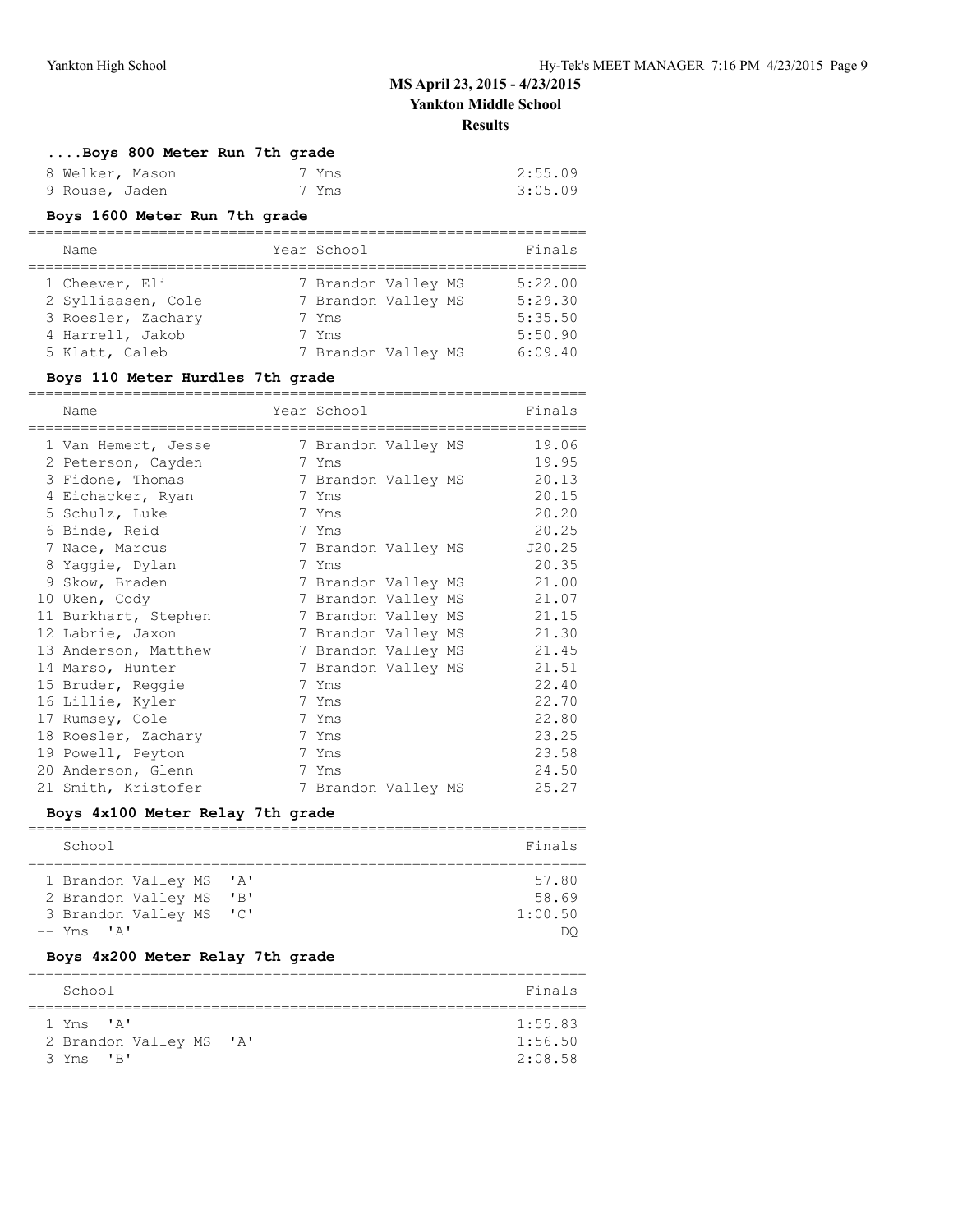# **MS April 23, 2015 - 4/23/2015**

**Yankton Middle School**

**Results**

### **Boys 4x400 Meter Relay 7th grade**

| School    |                            | Finals  |
|-----------|----------------------------|---------|
|           |                            |         |
| 1 Yms 'A' |                            | 4:13.39 |
| 2 Yms     | $^{\prime}$ B <sup>1</sup> | 4:40.00 |
|           |                            |         |

### **Boys 800 Sprint Medley 7th grade**

| School                        |          | Finals  |
|-------------------------------|----------|---------|
|                               |          |         |
| $1 \text{ Yms}$ $1 \text{ A}$ |          | 2:06.77 |
| 2 Brandon Valley MS           | ' A'     | 2:10.40 |
| 3 Brandon Valley MS           | $'$ $R'$ | 2:12.40 |

### **Boys High Jump 7th grade**

| Name                   | Year School         |  | Finals       |
|------------------------|---------------------|--|--------------|
| 1 McCann, Ty           | 7 Brandon Valley MS |  | $5 - 00.00$  |
| 2 Marso, Hunter        | 7 Brandon Valley MS |  | $4 - 06.00$  |
| 2 Van Hemert, Jesse    | 7 Brandon Valley MS |  | $4 - 06.00$  |
| 2 Nace, Marcus         | 7 Brandon Valley MS |  | $4 - 06.00$  |
| 2 Recob, Kaleb         | 7 Brandon Valley MS |  | $4 - 06.00$  |
| 4 Scholten, Thomas     | 7 Brandon Valley MS |  | $J4 - 06.00$ |
| 7 Christonson, Grayson | 7 Brandon Valley MS |  | $4 - 04.00$  |
| 7 Payer, Justin        | 7 Yms               |  | $4 - 04.00$  |
| 7 Fidone, Thomas       | 7 Brandon Valley MS |  | $4 - 04.00$  |
| 7 Sylliaasen, Cole     | 7 Brandon Valley MS |  | $4 - 04.00$  |
| 7 Kjenstad, Ethan      | 7 Brandon Valley MS |  | $4 - 04.00$  |
| 12 Anderson, Matthew   | 7 Brandon Valley MS |  | $4 - 02.00$  |
| 13 Peterson, Carter    | 8 Brandon Valley MS |  | $4 - 00.00$  |
| 13 Labrie, Jaxon       | 7 Brandon Valley MS |  | $4 - 00.00$  |
| 13 Schulz, Luke        | 7 Yms               |  | $4 - 00.00$  |
| 13 Cornemann, Cooper   | 7 Yms               |  | $4 - 00.00$  |
| 13 House, Ethan        | 7 Brandon Valley MS |  | $4 - 00.00$  |
| -- Herrboldt, Sam      | 7 Yms               |  | ΝH           |
| -- Lien, Garrett       | 7 Brandon Valley MS |  | ΝH           |
| -- Beeson, Paris       | 7 Yms               |  | ΝH           |
| -- Moten, Chris        | 7 Yms               |  | ΝH           |
| -- Hegge, Hunter       | 7 Yms               |  | ΝH           |
| -- Klein, Ellijah      | 7 Brandon Valley MS |  | NH           |

### **Boys Pole Vault 7th grade**

| Finals      |
|-------------|
| $6 - 00.00$ |
| $6 - 00.00$ |
| $5 - 06.00$ |
| $5 - 00.00$ |
| $4 - 06.00$ |
| $4 - 00.00$ |
|             |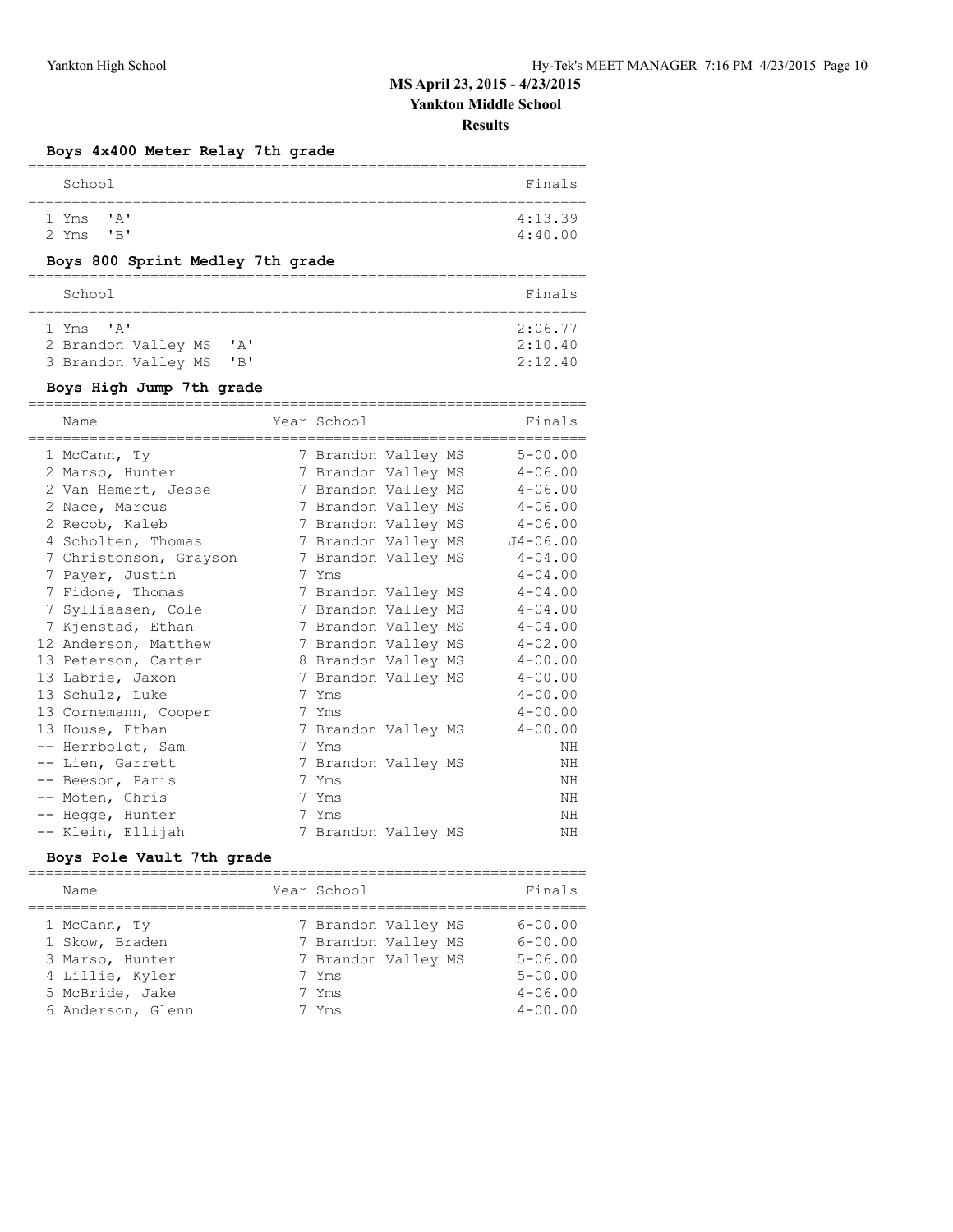## **Boys Long Jump 7th grade**

| Name                   | Year School         |  | Finals       |
|------------------------|---------------------|--|--------------|
| 1 Christonson, Grayson | 7 Brandon Valley MS |  | $16 - 04.00$ |
| 2 Vollmer, Princeton   | 7 Yms               |  | $16 - 00.00$ |
| 3 Peyton, Dayne        | 7 Brandon Valley MS |  | $15 - 08.50$ |
| 4 Labrie, Jaxon        | 7 Brandon Valley MS |  | $14 - 04.50$ |
| 5 Payer, Justin        | 7 Yms               |  | $14 - 03.50$ |
| 6 Yaqqie, Dylan        | 7 Yms               |  | $14 - 00.50$ |
| 7 Soltero, Adrain      | 7 Brandon Valley MS |  | $13 - 11.50$ |
| 8 Rauscher, Robert     | 7 Yms               |  | $13 - 08.00$ |
| 9 McCann, Ty           | 7 Brandon Valley MS |  | $13 - 07.50$ |
| 10 Bartunic, Paris     | Yms                 |  | $13 - 05.50$ |
| 11 Van Hemert, Jesse   | 7 Brandon Valley MS |  | $13 - 05.00$ |
| 12 Burkhart, Stephen   | 7 Brandon Valley MS |  | $13 - 00.50$ |
| 12 Nichols, Caden      | 7 Brandon Valley MS |  | $13 - 00.50$ |
| 14 Johnson, Max        | 7 Brandon Valley MS |  | $13 - 00.00$ |
| 15 Terveer, Lake       | 7 Brandon Valley MS |  | $12 - 11.50$ |
| 16 Howe, Bradley       | 7 Yms               |  | $12 - 11.00$ |
| 17 Scholten, Thomas    | 7 Brandon Valley MS |  | $12 - 10.00$ |
| 18 Anders, Glenn       | Yms                 |  | $12 - 06.50$ |
| 19 Bruder, Reggie      | 7 Yms               |  | $12 - 05.00$ |
| 20 Sanow, Ty           | 7 Brandon Valley MS |  | $12 - 03.00$ |
| 20 Kjenstad, Ethan     | 7 Brandon Valley MS |  | $12 - 03.00$ |
| 22 Hegge, Hunter       | 7 Yms               |  | $11 - 09.50$ |
| 23 Nelson, Grant       | 7 Yms               |  | $11 - 08.00$ |
| 24 Siemens, Micah      | Brandon Valley MS   |  | $11 - 07.00$ |
| 24 House, Ethan        | 7 Brandon Valley MS |  | $11 - 07.00$ |
| 26 Powell, Peyton      | 7 Yms               |  | $11 - 00.00$ |
| 27 Sengelmann, Jarret  | 7 Brandon Valley MS |  | $9 - 06.50$  |
| 28 Moten, Chris        | 7 Yms               |  | $9 - 04.00$  |
| 29 Herrboldt, Sam      | 7 Yms               |  | $9 - 01.50$  |
| 30 Tripp, Cade         | 7 Brandon Valley MS |  | $8 - 09.50$  |
| -- White, Riley        | 7 Brandon Valley MS |  | ΝD           |

### **Boys Shot Put 7th grade**

| Name                |               | Year School         |  | Finals       |
|---------------------|---------------|---------------------|--|--------------|
| 1 Bieber, JT        |               | 7 Brandon Valley MS |  | $31 - 05.00$ |
| 2 Pease, Wil        | $\frac{1}{2}$ | Yms                 |  | $30 - 06.00$ |
| 3 LaFave, Thomas    |               | 7 Yms               |  | $29 - 10.50$ |
| 4 Schwartz, Weston  |               | 7 Yms               |  | $29 - 06.50$ |
| 5 Irwin, Alex       |               | 7 Yms               |  | $28 - 07.00$ |
| 6 Marsh, Jonah      |               | 7 Yms               |  | $28 - 03.00$ |
| 7 Lembke, Sam       |               | 7 Brandon Valley MS |  | $27 - 06.00$ |
| 8 Howe, Bradley     |               | 7 Yms               |  | $27 - 04.00$ |
| 9 Vis, Trevor       |               | 7 Brandon Valley MS |  | $25 - 09.00$ |
| 10 Rodriguez, Isaac |               | 7 Brandon Valley MS |  | $25 - 07.00$ |
| 11 Staeffler, Nic   |               | 7 Brandon Valley MS |  | $25 - 05.50$ |
| 12 Barber, Blake    |               | 7 Brandon Valley MS |  | $25 - 00.00$ |
| 13 Wright, Ethan    |               | 7 Brandon Valley MS |  | $24 - 11.00$ |
| 13 Bennett, Zach    |               | 7 Brandon Valley MS |  | $24 - 11.00$ |
| 15 Holm, Kaleb      |               | 7 Brandon Valley MS |  | $23 - 07.00$ |
| 16 Meinert, Hunter  |               | 7 Brandon Valley MS |  | $20 - 06.50$ |
| 17 Trout, Tucker    |               | 7 Brandon Valley MS |  | $20 - 03.00$ |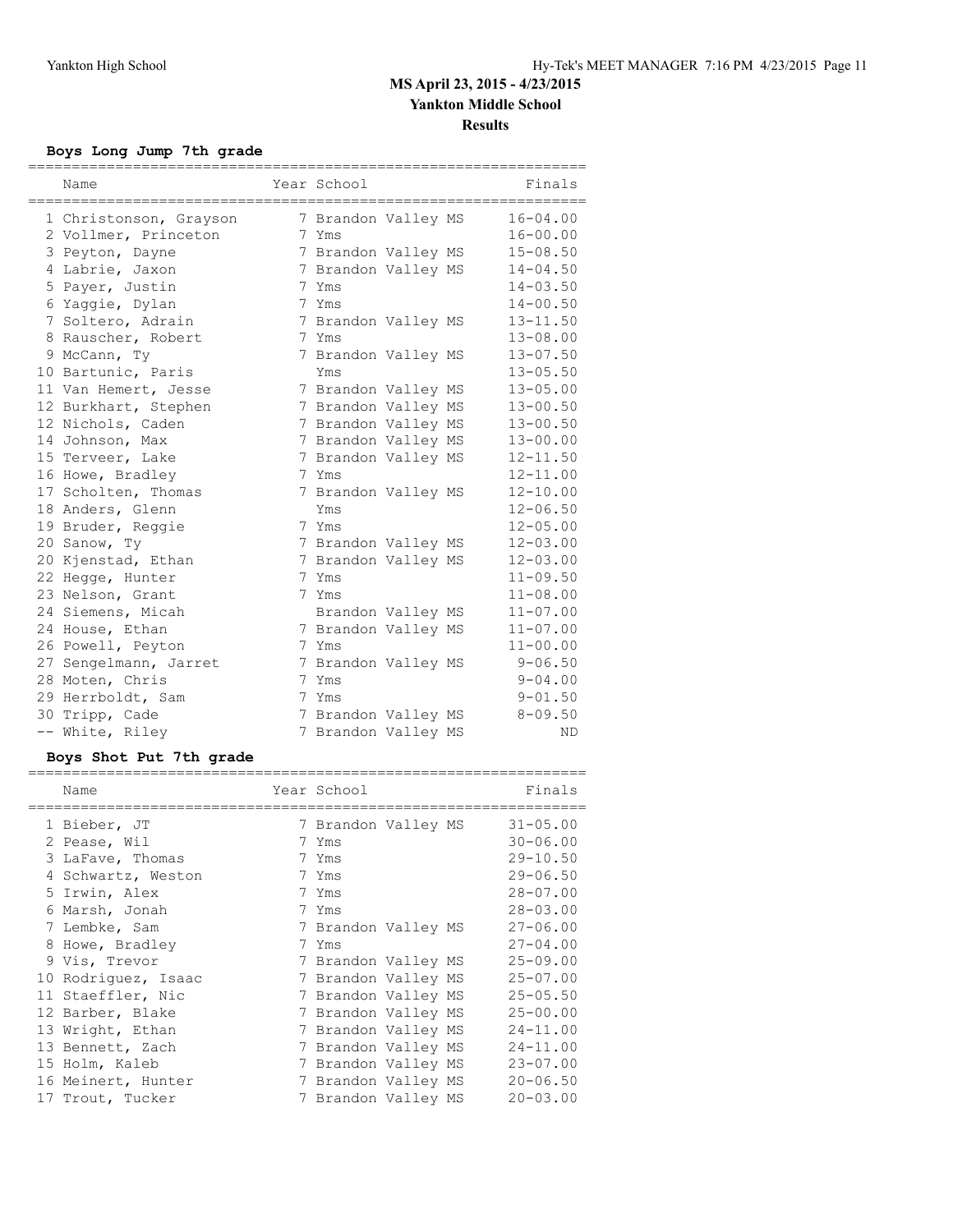### **Boys Discus Throw 7th grade**

| Name                | Year School         |  | Finals       |
|---------------------|---------------------|--|--------------|
| 1 Howe, Bradley     | 7 Yms               |  | $85 - 08$    |
| 2 Irwin, Alex       | 7 Yms               |  | $83 - 06$    |
| 3 Schwartz, Weston  | 7 Yms               |  | $80 - 02$    |
| 4 Bennett, Zach     | 7 Brandon Valley MS |  | $79 - 05.50$ |
| 5 Meinert, Hunter   | 7 Brandon Valley MS |  | $66 - 11$    |
| 6 Uken, Cody        | 7 Brandon Valley MS |  | $66 - 05$    |
| 7 Bieber, JT        | 7 Brandon Valley MS |  | $65 - 10$    |
| 8 Wright, Ethan     | 7 Brandon Valley MS |  | $65 - 03.50$ |
| 9 Haas, Wyatt       | 7 Brandon Valley MS |  | $65 - 02$    |
| 10 Holm, Kaleb      | 7 Brandon Valley MS |  | $62 - 10.50$ |
| 11 Staeffler, Nic   | 7 Brandon Valley MS |  | $61 - 06.50$ |
| 12 Pease, Wil       | 7 Yms               |  | $59 - 11$    |
| 13 Scholten, Thomas | 7 Brandon Valley MS |  | $56 - 01$    |
| 14 Marsh, Jonah     | 7 Yms               |  | $54 - 06$    |
| 15 Vis, Trevor      | 7 Brandon Valley MS |  | $54 - 01.50$ |
| 16 Barber, Blake    | 7 Brandon Valley MS |  | $52 - 06$    |
| 17 Lembke, Sam      | 7 Brandon Valley MS |  | $51 - 06$    |
| 18 LaFave, Thomas   | 7 Yms               |  | $51 - 00$    |
| 19 Rodriquez, Isaac | 7 Brandon Valley MS |  | $49 - 02.50$ |

### **Boys 100 Meter Dash 8th grade**

|  | Name                                                        | Year School                                         |  | Finals                  |
|--|-------------------------------------------------------------|-----------------------------------------------------|--|-------------------------|
|  | 1 Reindl, Trev<br>2 Antrobus, Hunter<br>3 Carmondy, Braydon | 8 Brandon Valley MS<br>8 Yms<br>8 Brandon Valley MS |  | 12.90<br>12.95<br>13.34 |
|  | 4 VanHulzen, Landen                                         | 8 Brandon Valley MS                                 |  | 13.45                   |
|  | 5 Stegenga, Blaine<br>6 Kapla, Jace                         | 8 Brandon Valley MS<br>8 Yms                        |  | 13.90<br>14.08          |
|  | 7 Langer, Tyler                                             | 8 Yms                                               |  | 15.13                   |
|  | 8 Crow, Thomas                                              | 8 Brandon Valley MS                                 |  | 15.63                   |
|  | 9 Schaefer, Bardy<br>10 Nguyen, Brian                       | 8 Yms<br>8 Yms                                      |  | 15.80<br>16.20          |
|  | 11 Outland, Max                                             | 8 Brandon Valley MS                                 |  | 16.70                   |
|  |                                                             |                                                     |  |                         |

### **Boys 200 Meter Dash 8th grade**

|  | Name                | Year School         | Finals |
|--|---------------------|---------------------|--------|
|  | 1 Ryken, Rex        | 8 Yms               | 26.69  |
|  | 2 Archer, Frank     | 8 Brandon Valley MS | 27.31  |
|  | 3 Kolbeck, Alex     | 8 Brandon Valley MS | 27.88  |
|  | 4 VanHulzen, Landen | 8 Brandon Valley MS | 28.43  |
|  | 5 Lehl, Nicholas    | 8 Yms               | 28.50  |
|  | 6 Carson, Aiden     | 8 Brandon Valley MS | 28.64  |
|  | 7 Roth, Case        | 8 Yms               | 29.69  |
|  | 8 Kapla, Jace       | 8 Yms               | 30.60  |
|  | 9 Popp, Nathan      | 8 Brandon Valley MS | 30.70  |
|  | 10 Crisman, Cody    | Yms                 | 33.30  |
|  |                     |                     |        |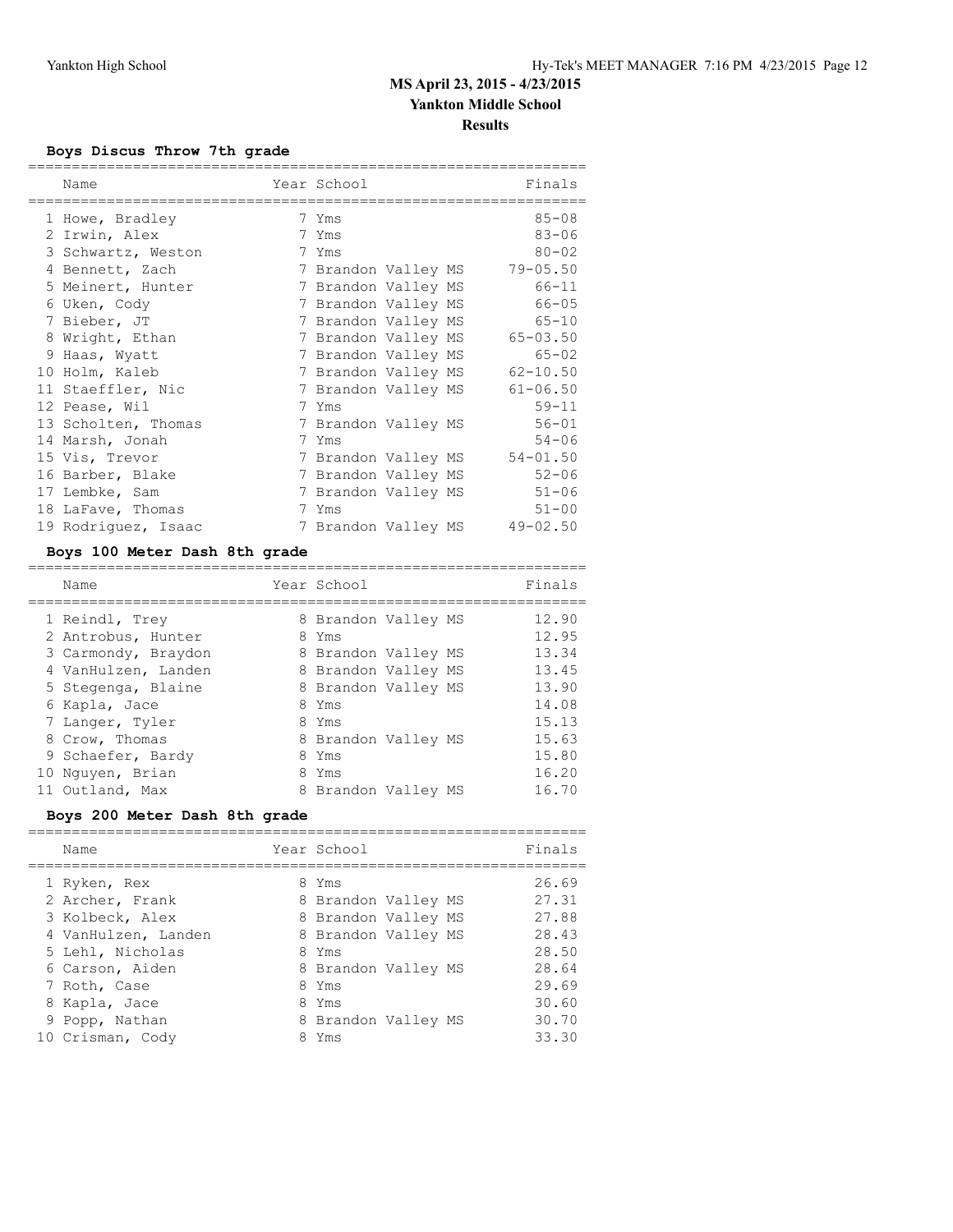### **Boys 400 Meter Dash 8th grade**

| Name             | Year School         | Finals  |
|------------------|---------------------|---------|
| 1 Block, Jordan  | 8 Brandon Valley MS | 59.13   |
| 2 Heinz, Paxton  | 8 Yms               | 1:02.69 |
| 3 Kolbeck, Alex  | 8 Brandon Valley MS | 1:03.89 |
| 4 Huntley, Arian | 8 Yms               | 1:04.90 |
| 5 Lien, Garrett  | 7 Brandon Valley MS | 1:06.15 |
| 6 Jensen, Price  | 8 Yms               | 1:06.50 |
| 7 McGee, Micah   | 8 Brandon Valley MS | 1:10.00 |
| 8 Kapla, Jace    | 8 Yms               | 1:12.78 |

### **Boys 800 Meter Run 8th grade**

| Name                   |    | Year School         |  | Finals  |
|------------------------|----|---------------------|--|---------|
| 1 Outland, Max         |    | 8 Brandon Valley MS |  | 2:18.46 |
| 2 Zimmerman, Nathan    | 8. | Yms                 |  | 2:24.80 |
| 3 Niewenhuis, Tanner   |    | 8 Brandon Valley MS |  | 2:25.65 |
| 4 Tellinghuisen, Ethan |    | 8 Brandon Valley MS |  | 2:30.18 |
| 5 Heinz, Paxton        | 8  | Yms                 |  | 2:31.11 |
| 6 Dykstra, Zach        |    | 8 Brandon Valley MS |  | 2:31.78 |
| 7 Kirkeby, Dylan       |    | 8 Brandon Valley MS |  | 2:40.06 |
| 8 Johnson, Matt        |    | 8 Brandon Valley MS |  | 2:46.09 |
| 9 Nustad, Tommy        |    | 8 Brandon Valley MS |  | 2:49.00 |
| 10 House, Ethan        |    | 7 Brandon Valley MS |  | 2:52.62 |
| 11 Peterson, Carter    |    | 8 Brandon Valley MS |  | 2:53.25 |
| 12 Campbell, Isaiah    |    | 8 Brandon Valley MS |  | 2:53.85 |
| 13 Wardlow, JJ         |    | 8 Brandon Valley MS |  | 2:56.20 |
| 14 Siegfried, Cole     |    | 8 Brandon Valley MS |  | 2:58.27 |
| 15 Stegenga, Blaine    |    | 8 Brandon Valley MS |  | 3:09.38 |
| 16 Reindl, Trey        |    | 8 Brandon Valley MS |  | 3:12.70 |

### **Boys 1600 Meter Run 8th grade**

| Name                | Year School         | Finals  |
|---------------------|---------------------|---------|
| 1 Cap, Justin       | 8 Yms               | 5:25.00 |
| 2 Dykstra, Zach     | 8 Brandon Valley MS | 5:38.90 |
| 3 Anderson, Noah    | Yms                 | 5:42.60 |
| 4 Lehl, Nicholas    | 8 Yms               | 5:45.20 |
| 5 Wells, Tyler      | 8 Brandon Valley MS | 5:54.90 |
| 6 Peterson, Carter  | 8 Brandon Valley MS | 5:55.80 |
| 7 Nustad, Tommy     | 8 Brandon Valley MS | 6:01.40 |
| 8 Wardlow, JJ       | 8 Brandon Valley MS | 6:08.50 |
| 9 Neu, Johnny       | 8 Yms               | 6:25.20 |
| 10 Schultz, Ty      | 8 Yms               | 6:38.90 |
| 11 Pinkelman, Logan | Yms                 | 7:00.30 |

### **Boys 110 Meter Hurdles 8th grade**

| Name                 |  | Year School         | Finals |  |  |  |  |  |
|----------------------|--|---------------------|--------|--|--|--|--|--|
| 1 Tellus, Ben        |  | 8 Yms               | 18.60  |  |  |  |  |  |
| 2 Drotzmann, Michael |  | 8 Yms               | 18.70  |  |  |  |  |  |
| 3 Small, Tyler       |  | 8 Brandon Valley MS | 18.80  |  |  |  |  |  |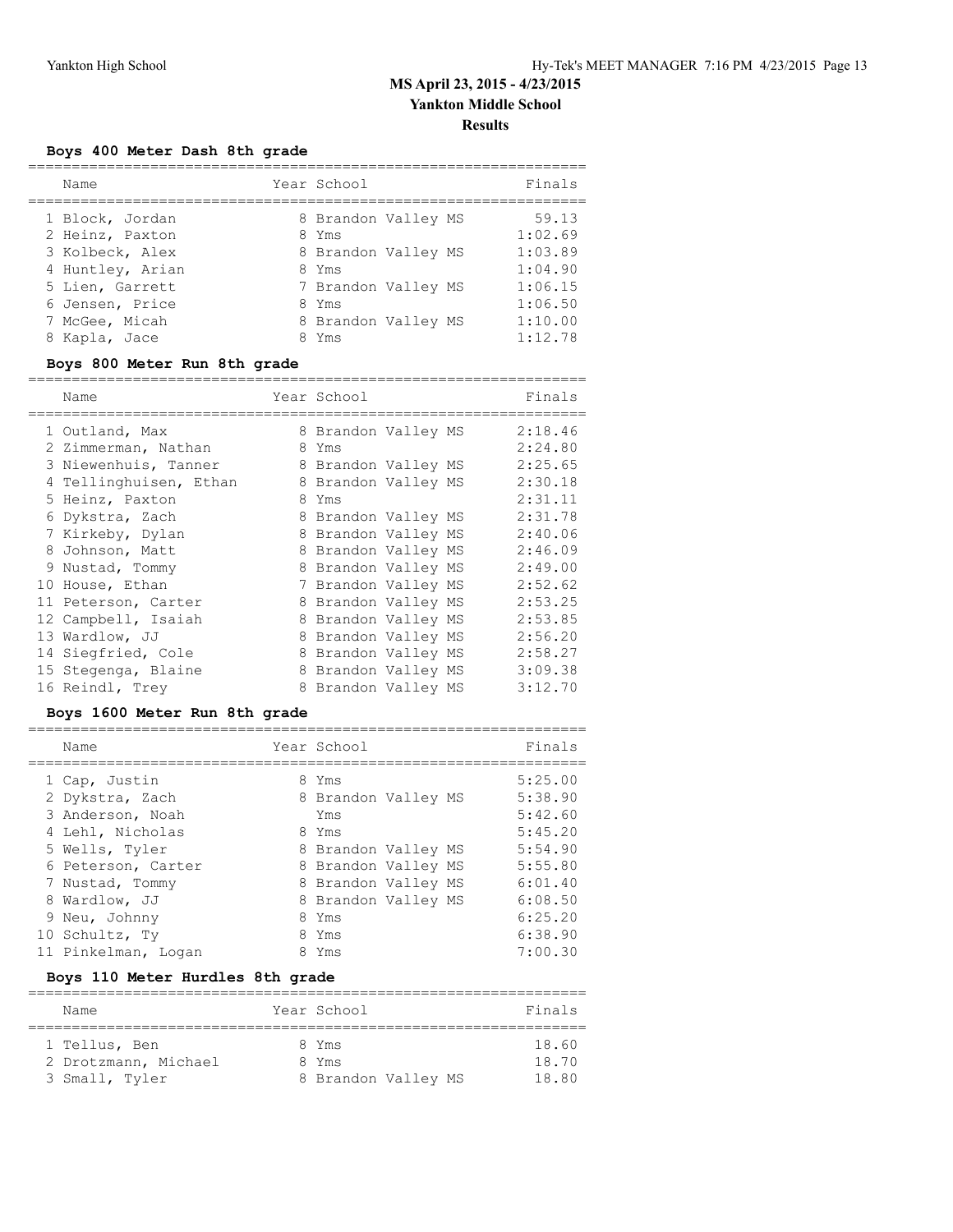| Boys 110 Meter Hurdles 8th grade                                   |                              |                            |
|--------------------------------------------------------------------|------------------------------|----------------------------|
| 4 Tellinghuisen, Ethan                                             | 8 Brandon Valley MS          | 19.00                      |
| 5 Carson, Aiden                                                    | 8 Brandon Valley MS          | J19.00                     |
| 6 Campbell, Isaiah                                                 | 8 Brandon Valley MS          | 19.10                      |
| 7 Vardsveen, Michael                                               | 8 Brandon Valley MS          | 19.80                      |
| 8 Crow, Thomas                                                     | 8 Brandon Valley MS          | 22.10                      |
| Boys 4x100 Meter Relay 8th grade                                   |                              |                            |
| =================                                                  |                              |                            |
| School<br>===========                                              |                              | Finals<br>=========        |
| 1 Yms<br>' A '                                                     |                              | 49.94                      |
| 2 Brandon Valley MS<br>' A'                                        |                              | 50.07                      |
| 3 Brandon Valley MS<br>"B"                                         |                              | 55.75                      |
| Boys 4x200 Meter Relay 8th grade                                   |                              |                            |
| School                                                             |                              | Finals                     |
| ==============<br>1 Yms 'A'                                        |                              | --------<br>1:46.01        |
| 2 Brandon Valley MS 'A'                                            |                              | 1:54.50                    |
| Boys 4x400 Meter Relay 8th grade                                   |                              |                            |
| School                                                             |                              | Finals                     |
| =========                                                          |                              |                            |
| $1 \text{ Yms}$ $\lambda$ '                                        |                              | 4:10.77                    |
|                                                                    |                              |                            |
| Boys 800 Sprint Medley 8th grade                                   |                              |                            |
| School                                                             |                              | Finals                     |
| ===========================                                        |                              | ====================       |
| 1 Brandon Valley MS<br>$^{\prime}$ A $^{\prime}$<br>2 Yms<br>' A ' |                              | 1:57.40<br>2:02.45         |
| Boys High Jump 8th grade                                           |                              |                            |
| -----------------------------------                                |                              |                            |
| Name                                                               | Year School<br>:========     | Finals                     |
| 1 Block, Jordan                                                    | 8 Brandon Valley MS          | $5 - 04.00$                |
| 2 Stegenga, Blaine                                                 | 8 Brandon Valley MS          | 4-10.00                    |
| 3 Wiesrsma, Levi                                                   | 8 Yms                        | $J4 - 10.00$               |
| 4 VanHulzen, Landen                                                | 8 Brandon Valley MS          | $4 - 08.00$                |
| 5 Frederickson, Jared                                              | 8 Brandon Valley MS          | $J4 - 08.00$               |
| 6 Tellinghuisen, Ethan                                             | 8 Brandon Valley MS          | $J4 - 08.00$               |
| 7 Campbell, Isaiah                                                 | 8 Brandon Valley MS          | $4 - 06.00$                |
| 8 Moss, Jon                                                        | 8 Brandon Valley MS          | $J4 - 06.00$               |
| 9 Niewenhuis, Tanner                                               | 8 Brandon Valley MS          | $4 - 04.00$                |
| 9 Reindl, Trey                                                     | 8 Brandon Valley MS          | $4 - 04.00$                |
| 9 Hautley, Ryan                                                    | Brandon Valley MS            | $4 - 04.00$<br>$4 - 02.00$ |
| 12 Theisen, Brad                                                   | 8 Brandon Valley MS<br>8 Yms | $4 - 02.00$                |
| 12 Roth, Case<br>12 McGee, Micah                                   | 8 Brandon Valley MS          | $4 - 02.00$                |

 15 Schaefer, Bardy 8 Yms 4-00.00 15 Snoozy, Anthony 8 Yms 4-00.00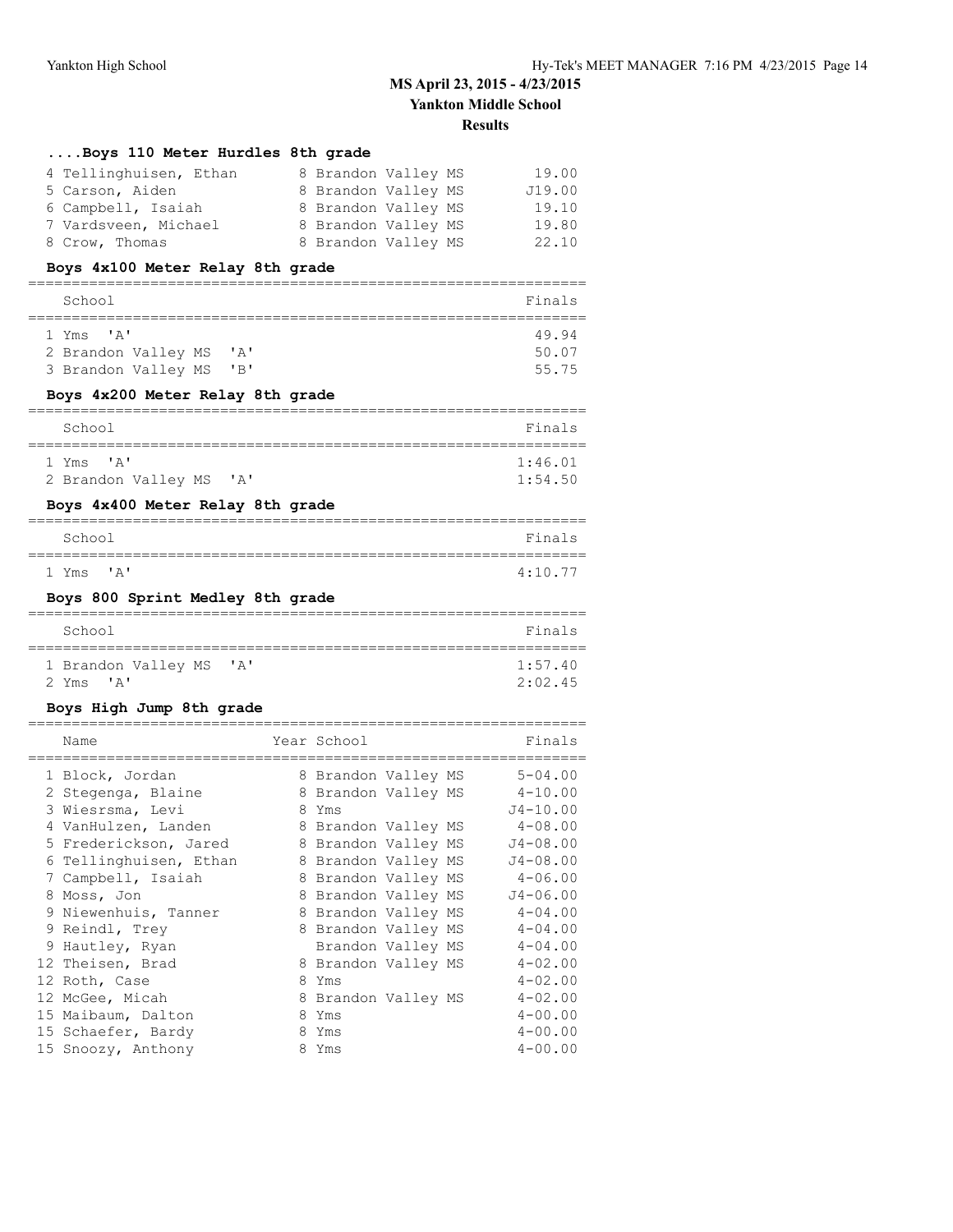#### **....Boys High Jump 8th grade**

| 15 Phillips, Ethan |  | 8 Yms | $4 - 00.00$ |
|--------------------|--|-------|-------------|
| 15 Tokarick, Tyler |  | 8 Yms | 4-00.00     |

#### **Boys Pole Vault 8th grade**

| Name                   | Year School         |  | Finals       |
|------------------------|---------------------|--|--------------|
| 1 Husman, Jackson      | 8 Yms               |  | $7 - 00.00$  |
| 2 Tellinghuisen, Ethan | 8 Brandon Valley MS |  | $J7 - 00.00$ |
| 3 Kirkeby, Dylan       | 8 Brandon Valley MS |  | $J7 - 00.00$ |
| 4 Jensen, Price        | 8 Yms               |  | $6 - 00.00$  |
| 5 Schultz, Ty          | 8 Yms               |  | $5 - 00.00$  |
| 5 Neu, Johnny          | 8 Yms               |  | $5 - 00.00$  |
| -- Vardsveen, Michael  | 8 Brandon Valley MS |  | NΗ           |

#### **Boys Long Jump 8th grade**

================================================================ Name **Year School** Finals ================================================================ 1 Block, Jordan 8 Brandon Valley MS 18-06.00 2 Tellus, Ben 8 Yms 16-01.00 3 Archer, Frank 8 Brandon Valley MS 16-00.50 4 Roth, Case 8 Yms 15-03.50 5 McGee, Micah 8 Brandon Valley MS 15-02.50 6 Niewenhuis, Tanner 8 Brandon Valley MS 14-06.00 7 Reindl, Trey 8 Brandon Valley MS J14-06.00 8 Siegfried, Cole 8 Brandon Valley MS 14-00.50 9 Kirkeby, Dylan 8 Brandon Valley MS 14-00.00 10 Vardsveen, Michael 8 Brandon Valley MS 13-01.00 11 Crisman, Cody 8 Yms 12-09.50 12 Wells, Tyler 8 Brandon Valley MS 12-09.00 13 Outland, Max 8 Brandon Valley MS 12-05.00 14 Phillips, Owen 8 Yms 8 9-05.00 15 Irwin, Dawson Yms 9-00.00

#### **Boys Shot Put 8th grade**

| Name               |   |     |             | Finals                                                                               |
|--------------------|---|-----|-------------|--------------------------------------------------------------------------------------|
| 1 Auch, Anthony    | 8 |     |             | $44 - 09.50$                                                                         |
| Dangler, Bryce     | 8 | Yms |             | $38 - 03.00$                                                                         |
| 3 Kapla, Jace      | 8 | Yms |             | $33 - 04.50$                                                                         |
| 4 Grode, Quinn     |   |     |             | $31 - 09.00$                                                                         |
| 5 Wiesrsma, Levi   | 8 | Yms |             | $30 - 02.00$                                                                         |
| Langer, Tyler      | 8 | Yms |             | $29 - 09.50$                                                                         |
| 7 Kraft, Tyler     | 8 | Yms |             | $29 - 04.50$                                                                         |
| 8 Phillips, Owen   | 8 | Yms |             | $29 - 04.00$                                                                         |
| 9 Hofer, Noah      |   |     |             | $29 - 02.00$                                                                         |
| 10 Schaefer, Bardy | 8 | Yms |             | $28 - 11.50$                                                                         |
| 11 Maibaum, Dalton | 8 | Yms |             | $28 - 10.00$                                                                         |
| 12 Nguyen, Brian   | 8 | Yms |             | $24 - 09.50$                                                                         |
| 13 Weber, Burke    | 8 |     |             | $23 - 04.50$                                                                         |
| 14 Phillips, Ethan | 8 | Yms |             | $22 - 10.50$                                                                         |
| 15 Dolejsi, Cole   | 8 | Yms |             | $22 - 00.00$                                                                         |
| 16 Tokarick, Tyler | 8 | Yms |             | $20 - 11.50$                                                                         |
|                    |   |     | Year School | Brandon Valley MS<br>8 Brandon Valley MS<br>8 Brandon Valley MS<br>Brandon Valley MS |